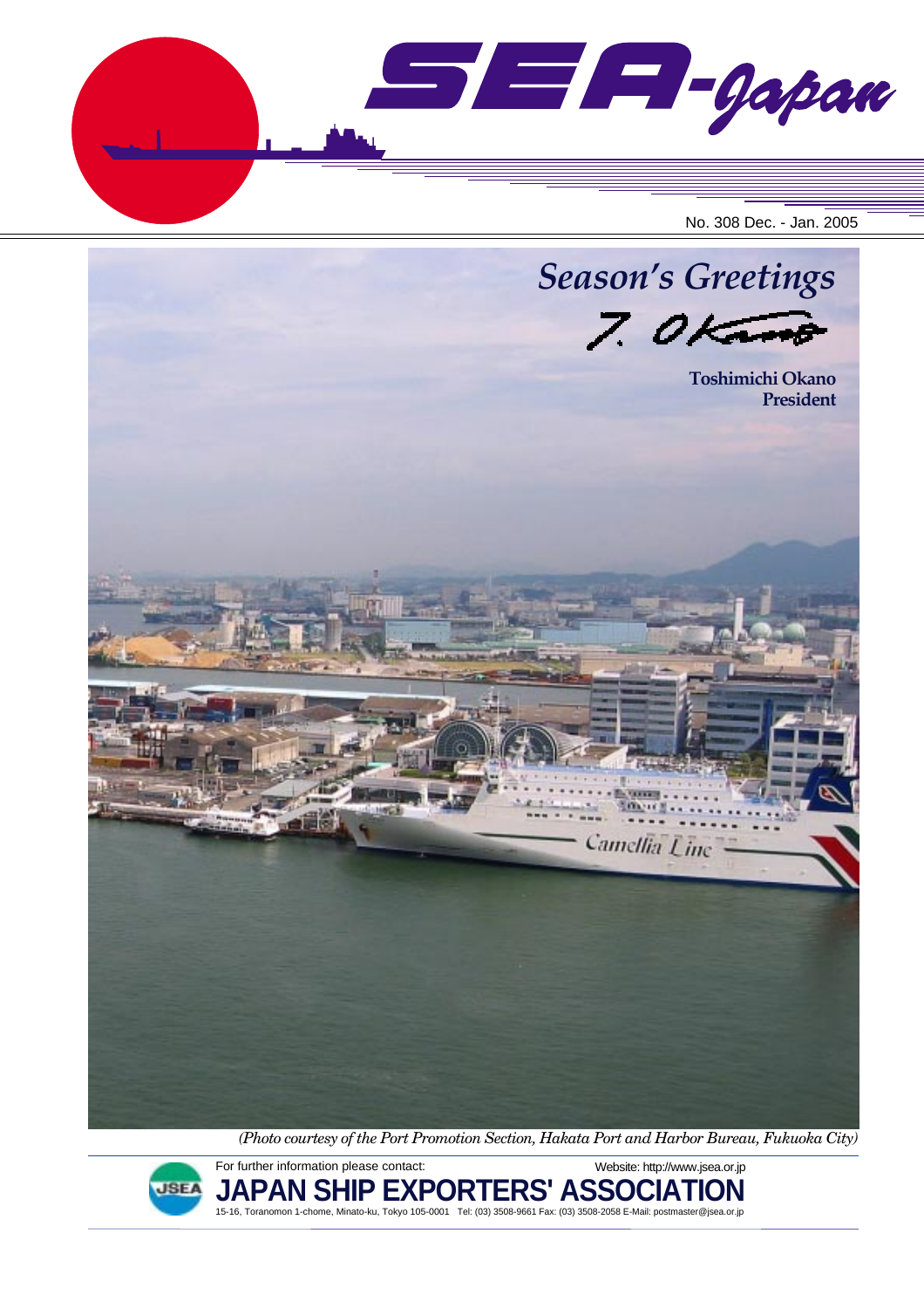### Kawasaki completes LNG carrier, Lalla Fatma N'soumer

Kawasaki Shipbuilding Corporation delivered the 145,445m<sup>3</sup> LNG carrier, *Lalla Fatma N'soumer* (HN: 1534), to Algeria Nippon Gas Transport Corporation on Oct. 29, 2004. The LNG carrier is the third of the 145,000m3 class developed by Kawasaki and designed with  $10.000$ m<sup>3</sup> larger capacity than the conventional 135,000m3 type carrier, although the ship dimensions are almost the same as the conventional type. Therefore, the LNG carrier can visit many LNG terminal ports worldwide. Four LNG cargo tanks are of the independent spherical MOSS type. The heat insulation is the Kawasaki panel system that demonstrates a high heat insulation effect. This insulation system maintains the BOG rate at approximately 0.15% a day. The cargo tanks are installed inside the compartment built with double side shells and double bottom to ensure safety so that the cargo tanks are not damaged directly. The wheel-house is equipped with advanced integrated navigation equipment, which has improved ship operation. Windows around the wheel-house provide a panoramic



view of 360 degrees, allowing one-man operation during ocean-going navigation. Cargo-handling operation is carried out at the cargo-handling room located in front of the accommodation quarters, where the Kawasaki IMCS (Integrated Management Control System) is installed for monitoring and controlling the cargo handling operation as well as monitoring engine conditions. The Kawasaki IMCS is very easy to use since it was developed by incorporating experience and opinions from many operators.

Principal particulars

 $L$  (o.a.) x  $L$  (b.p.) x  $B$  x  $D$  x d: 289.50m x 277.00m x 49.00m x 27.00m x 11.90m

DWT/GT: 77,379t/118,363t

- Cargo tank capacity:  $145,445m^3$  (at -163o C, 98.5%)
- Main engine: Kawasaki UA-400 steam turbine x 1 unit MCR: 26,900kW x 80rpm Speed, service: approx. 19.3kt Classification: BV Complement: 43

### MES completes LNG carrier, Dukhan, for Qatar Gas LNG project

Mitsui Engineering & Shipbuilding Co., Ltd. (MES) has delivered the 135,000m3 LNG carrier, *Dukhan* (HN: 1561), to Qatar LNG Transport Ltd. at its Chiba Works. The *Dukhan* is now engaged in LNG transport for the Qatar Gas LNG project. This is the 13th LNG carrier built by MES.

The ship was designed to meet the requirements of major LNG terminals in North America, Europe, and Japan. A polystyrene material is used for heat insulation of the aluminum alloy spherical cargo tanks and stainless steel for the supports to achieve a low boil-off rate of below 0.15% a day. LNG evaporators are installed to use LNG as a fuel for the main propulsion plant. Two safety valves are provided for each cargo tank to release gas if the pressure in the tanks gets dangerously high owing to extraordinary gas evaporation. A soft-start system with

an invertor is used for the cargo pump to reduce impact to the pipes when starting the pump. The ship is designed for one-man-bridge operation.

Principal particulars

 $L$  (o.a.) x  $L$  (b.p.) x  $B$  x  $D$  x d: 297.50m x 283.00m x 45.75m x 25.50m x 10.95m

DWT/GT: 72,533t/111,162t

Cargo storage capacity: approx.

135,000m3 at low temperature Main engine: MHI MS40-2 x 1 unit MCR: 26,800kW x 89rpm Speed, max. trial: 21.32kt Complement: 46 Classification: NK Completion: Oct. 12, 2004

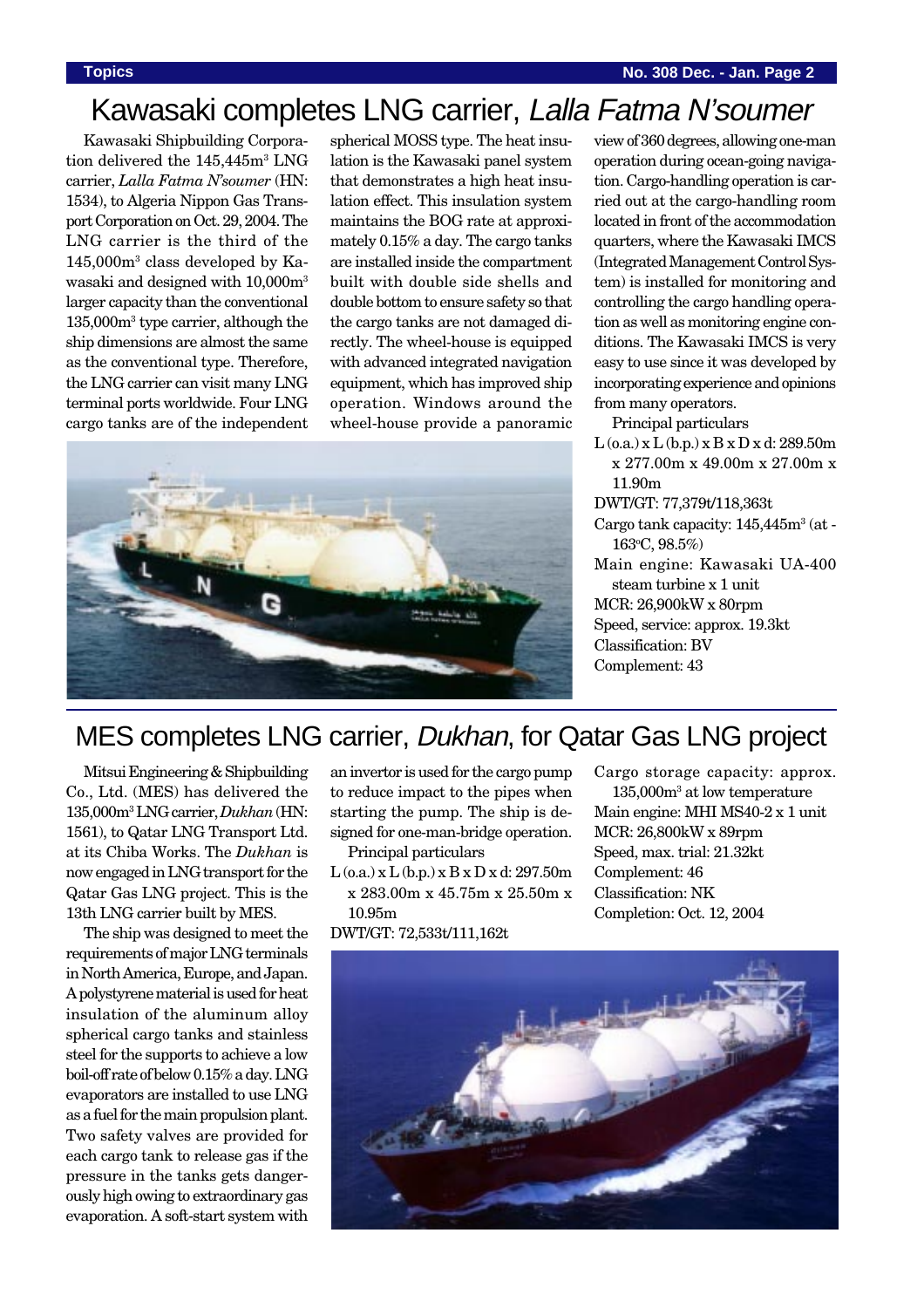# USC completes 82,000m<sup>3</sup> LPG carrier, Oriental Queen

Universal Shipbuilding Corp. (USC) has delivered the 82,000m3 type LPG carrier *Oriental Queen* to Phoenix Navigation Limited (Hong Kong) at the Tsu Shipyard. This ship is the first LPG carrier built by USC and the 20th built by the former NKK and HZC.

This ship is designed to transport LPG at low temperature and normal atmospheric pressure in 4 cargo tanks of the independent type which are strengthened enough to load LPG without any restriction of liquid level. The cargo tanks are constructed with low temperature steel resistant to - 46°C and insulated with polyurethane foam.

Cargo pipings are designed to enable loading/unloading of 2 types of liquefied cargo simultaneously and stainless pipe is used for the piping on the upper deck to reduce maintenance work. Main valves, required for

operation during loading/unloading and voyage, are hydraulic valves enabling remote control from the cargo control room.

Eight main cargo pumps (2 sets/ tank) are provided in the cargo tanks, 4 reliquefaction plants in the reliquefaction plant room, and a large capacity inert gas generatºor in the engine room. A low fuel consumption type diesel engine is employed for the

main engine and the Surf Bulb is applied to increase propulsion efficiency.

The fuel supply system is common for the main engine and diesel generator engines with the mono-fuel system.

Principal par-

ticulars L (o.a.) x B x D x d: 225.00m x 36.60m x 21.8m x 11.25m DWT/GT: 53,194t/47,279 Cargo tank capacity: 82,524m3 Main engine: Mitsui MAN-B&W 6S70MC Mk6) x 1 unit MCR: 14,000kW x 103rpm Speed, service: approx. 16.75kt Complement: 30 Classification: NK



### New bulk carrier Oshima Ultra Handymax Bulker debuts

Oshima Shipbuilding Co., Ltd (Oshima) recently developed the 60,000 DWMT type bulk carrier, named "Ultra Handymax Bulker," as a next world de-fact standard handymax bulk carrier. In the past, the Panamax bulk carrier used to fill this role. The Ultra Handymax Bulker has achieved the old Panamax class deadweight under the overall-length limitation of 190m as in the existing Handymax class. In this meaning,

"Ultra Handymax" could perform as "Five Holds, Geared Panamax". The "Ultra Handymax Bulker" also has superior technical features, i.e. improved cargo loading/unloading efficiency, environment protection, reduced fuel oil consumption and less maintenance work, and improved safety for ship operation. The deadweight is increased by about 1,800MT at the same draft compared with the current 52,500DWMT type





Handymax bulk carriers. For efficient cargo handling, 18.6m wide hatch openings for Nos.1 through 5 cargo holds and four sets of 30MT x 26m reach deck cranes are provided. For environmental protection and reduction of fuel oil,

the Oshima WA-FIN (Wake Acceleration Fin) is equipped for improvement of the propulsive performance and more economical transportation. The Seaworthy Bow of excellent seaworthiness is adopted to improve speed performance in rough weather conditions. To improve ship maneuverability and course keeping ability, the Oshima High-Lift Rudder composed of the mariner type Schilling rudder and rotary vane type steering gear is equipped, which was developed in cooperation with Japan Hamworthy Co., Ltd.

Principal Particulars

 $L$  (o.a.) x  $L$  (b.p.) x  $B$  x  $D$  x d: 190.00m x 186.00m x 32.26m x 18.55m x 13.04m

DWT: approx. 60,000MT GT: 33,600 Main Engine: MAN B&W 6S50MC-C Cargo-hold Capacity: 74,600m3 MCR: 11,400ps x 113.0rpm Speed, service: 14.5kt Classification: NK Complement: 25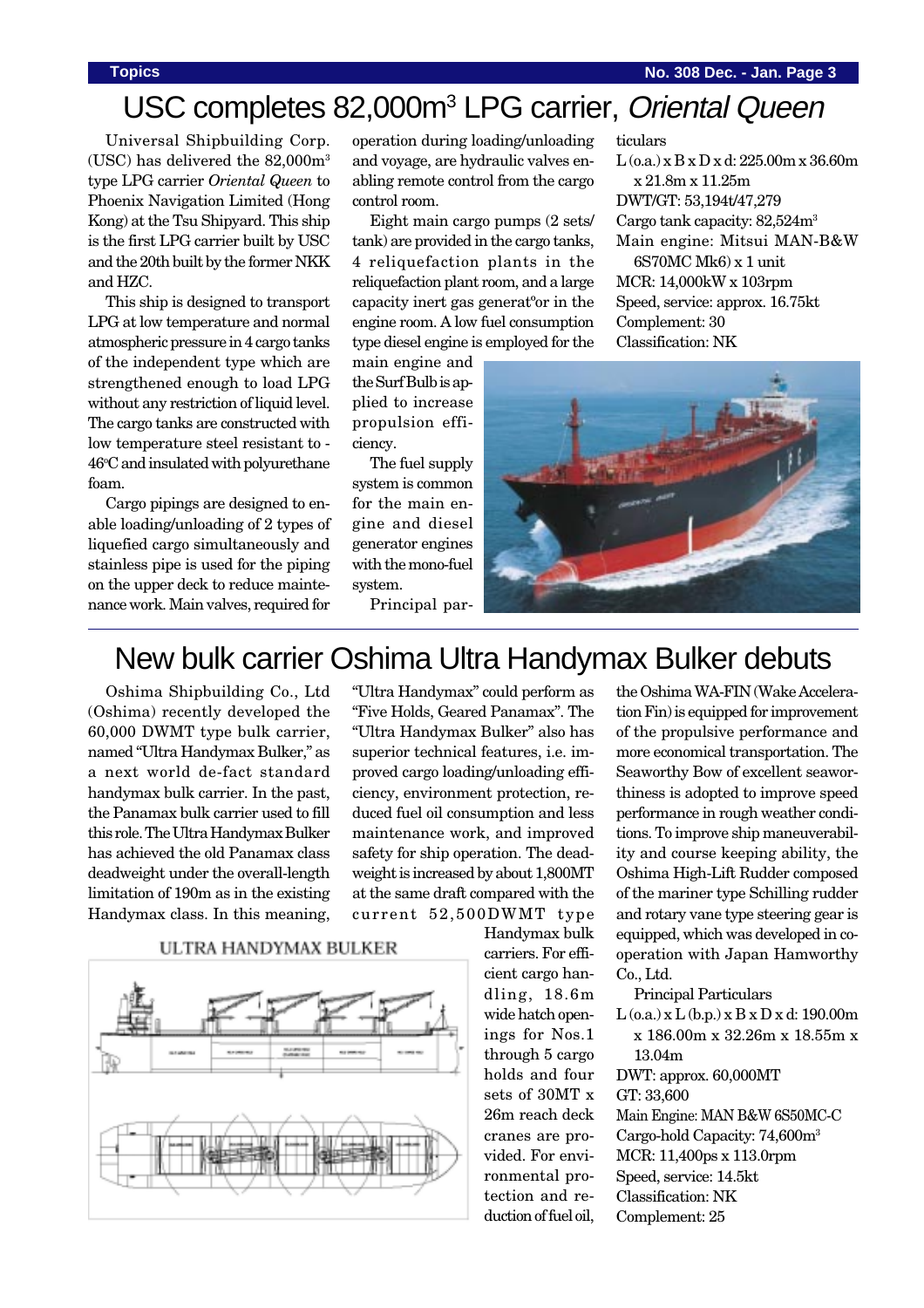## Imabari completes PCC, Phoenix Leader

Imabari Shipbuilding Co., Ltd. has completed Phoenix Leader (HN: 1423), a PCC with a car carrying capacity of 5,400 units of designated passenger cars, recreational vehicles , buses, and trucks, or equivalent to 6,501 passenger cars of the ordinary size, for Ohiin Shipholding S. A. at its Marugame Works. The Phoenix Leader is the third carrier of a series of five to be built for the owner.

The general arrangement of the carrier consists of four cargo holds and 13 car decks (including garage). The navigation bridge and living quarters are located on the uppermost deck of the fore part. The garage deck is located behind the living quarters, and the No. 6 deck is the roll-on/off deck (freeboard deck). Liftable decks are provided for the Nos. 7 and 9 decks to cope with high roof vans.

The even-numbered decks from Nos. 6 through 12 decks have jump slopes instead of hold ramps of the usual design, which permit cars to go straight ahead on each car deck without turning. At the uneven-numbered decks, hold ramps are installed. These combinations facilitate roll-on and off work.

The Nos. 6 and 8 decks have the capacity to load heavy vehicles such



as buses and trucks, and all car decks except the first and second decks can accommodate recreational type vehicles.

Hull construction employs the onelow pillar system, which satisfies the requirements for effective deck clearance and bulkhead opening size as well as arrangement of fixed and movable hold ramps. This increases rollon and off workability.

The center and stern ramps are installed on the starboard side, and the center ramp can be used with the No. 5 or No. 6 car deck, making rollon and off work flexible.

Principal particulars

 $L$  (o.a.) x  $L$  (b.p.) x  $B$  x  $D$  x d: 199.94m x 190.00m x 32.26m x 34.80m x 10.00m

Gross tonnage (ICTM, 1969): 61,804t Effective car deck area: abt. 55,484m<sup>2</sup>

Main engine: Kobe Diesel-Mitsubishi UE diesel engine, 8UEC60LSII x 1 unit

- MCR: 15,540kW x 104rpm
- NCR: 13,210kW x 98.5rpm (85% MCR)
- Speed, service: abt. 20kt
- Classification: Nippon Kaiji Kyokai (NK) NS\* (Vehicle Carrier) and MNS\*

Complement: 31

## Sanoyas completes Panamax bulker, Loch Maree

Sanoyas Hishino Meisho Corp. has completed the 75,798mt Panamax bulk carrier, Loch Maree (HN: 1220), for Legenda Maritime, S.A. at the Mizushima Works and Shipyard. This

vessel is the 49th of the Sanoyas Pnamax bulk carrier series, or the 23rd of the 75,500mt type. The Loch Maree has seven cargo holds with topside tanks and a hopper bottom,

and the living quarters and engine room are located aft. This arrangement allows efficient loading and unloading of bulk cargoes. The hatch covers are the side rolling type driven by an electro-hydraulic motor and chains.

The main engine is a very low-speed, super long stroke, and 2-cycle diesel engine. The highly efficient and large diameter propeller assists in reducing fuel consumption.

Principal particulars

 $L$  (o.a.) x  $L$  (b.p.) x  $B$  x  $D$  x d: 225.00m x 217.00m x 32.26m x 19.30m x 13.994m

DWT/GT: 75,798mt/38,871t

Cargo hold capacity:  $89,201m^3$  (grain)

Main engine: MAN B&W 7S50MC-C diesel x 1 unit

MCR: 12,200ps

- Speed, service: Approx. 14.5kt
- Classification: NK
- Complement: 25
- Completion: Sept. 17, 2004

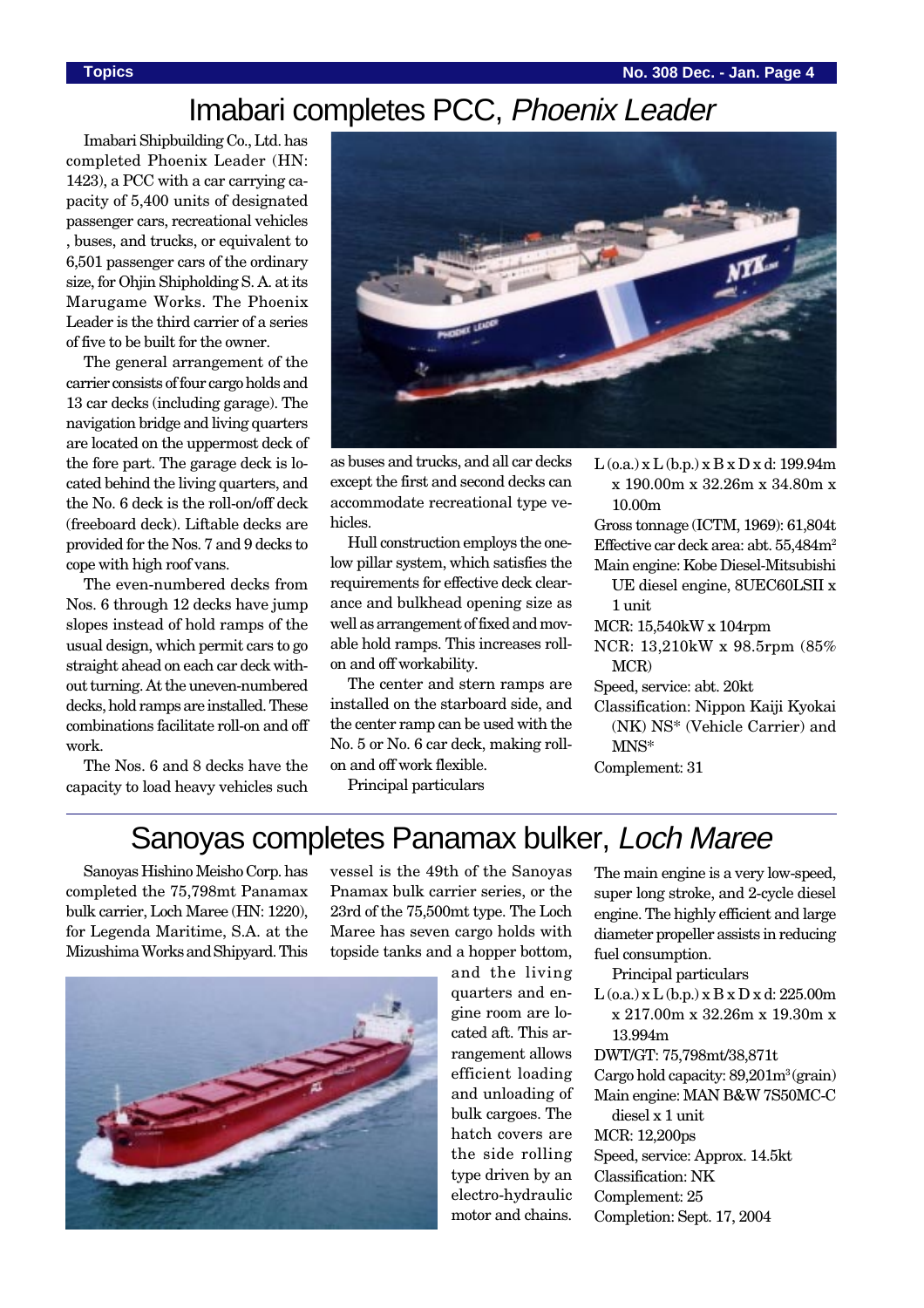# MES markets full-mission onboard ship handling simulator

Mitsui Engineering & Shipbuilding Co., Ltd. (MES) and its subsidiary, Akishima Laboratories (MITSUI ZOSEN) Inc., have jointly developed a next-generation full-mission onboard type ship handling simulator. This simulator has been developed using many technical achievements in the manufacture of compact ship handling simulators and radar & ARPA simulators with visual display systems.

The first unit was installed on the training ship, *Ginga Maru*, which was completed at the Chiba Works and delivered to the National Institute for Sea Training in June this year. Since then the simulator has indicated good results for training on board the ship, which has encouraged MES to market the simulator.

The features of the new simulator are as follows: The simulator is used at berthing or stopping, and navigation equipment and meters of the training ship can be used for the handling simulation purpose (Patent pending). Linking the simulator equipment with the ship's equipment in the training wheelhouse makes the simulation facility compact.

The onboard simulator has the same functions as the fully equipped shore ship maneuvering facility. Three 80-inch screens suspended from the ceiling of the training wheelhouse

and high-precision projectors reproduce the 3-dimensional view image. By interlocking the steering wheel operation and the ship motion corresponding to the rudder angle, the simulator creates the same movement on the screen as seen during the actual ship maneuver.

The simulation program of the ship motion is constructed based on the detailed models that Akishima Lab. has developed based on R&D achievements and tank tests for many years. The view projected on the screen is based on major 10 sea areas in Japan, and the visual quality is almost natural. Thus, the simulator can provide ship handling training close to reality. Moreover, a variety of simulations can be achieved by providing a ship operation scenario in an unexpected situation.

The training scenario is easily furnished using the actual ship operation data from the inboard information management system (Inboard LAN) besides those provided by the instructors. With the actual ship operation data, the ship operation status of a skilled crew can be simulated to enhance training effects.

The simulator is also provided with a training evaluation assist system, which consists of remote evaluation, remote monitoring, and communication evaluation systems. The system



is used for evaluation of training with the simulator.

The remote evaluation system particularly allows the instructor in the ITS room of the bridge to estimate training performance, which is monitored through a video image and audio, based on data for the maneuvering status, view image, radar image, and sea area. The state at training is displayed on the screen in the briefing department, where other trainees can watch the training.

The communication evaluation system enables simulation evaluation between two ships, or a ship and a shore facility due to provision of two sets of international VHF radios on the bridge and on the instructor's desk.

MES says that the new simulator provides the world's top level of both functions and operability, and will further enhance the performance of onboard ship handling simulator training.

### **To our readers**

- Please notify us of any change in address by letter or telefax together with the old mailing label to ensure you continue to receive SEA-Japan.
- We welcome your comments about SEA-Japan. Please address all correspondence to the Japan Ship Exporters' Association (JSEA), or the Japan Ship Centre in London.
- Address (Tokyo): 15-16, Toranomon 1-chome, Minato-ku, Tokyo 105-0001 / Tel: (03) 3508-9661 Fax: (03) 3508- 2058
- E-mail: postmaster@jsea.or.jp • Address (London): Ground Floor, 9 Marshalsea Road, London SE1 1EP, UK / Tel: +44 (0) 20 7403 1666 / Fax: +44 (0) 20 7403 1777 E-mail: info@jsc.org.uk URL: http://www.jsc.org.uk